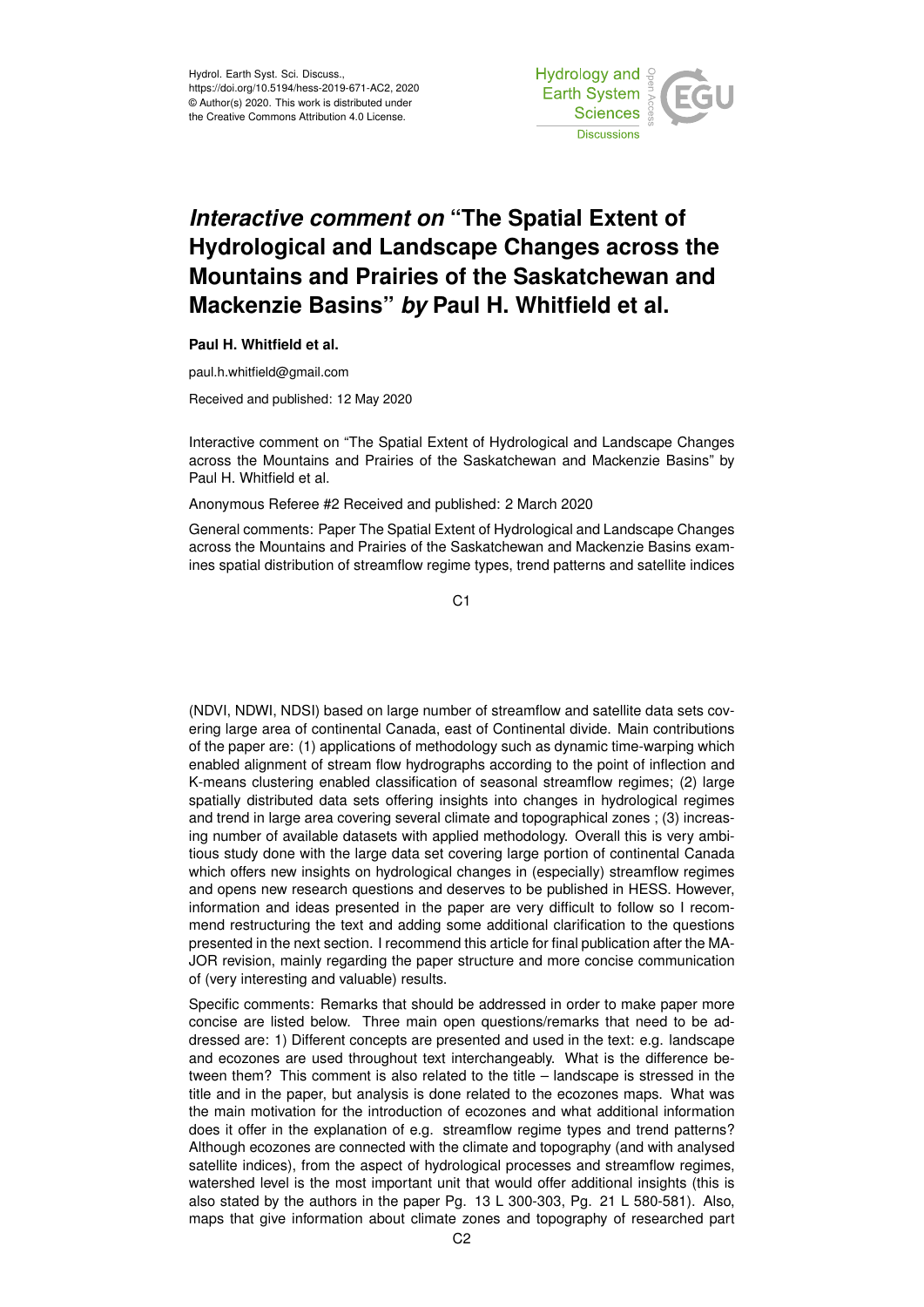of Canada would be more useful for analysis of results, especially about streamflow regime types and trend patterns, but also satellite indices. Authors should decide what would be the main goal and main information that they would like to convey in the paper and then should choose appropriate spatial representations of the data. Question is again raised regarding landscape change and its influence on hydrological change on Pg. 30 L841 but answer or explanation is not given.

Authors' response: We chose to use ecozones as opposed to climate zones as reflective of the Canadian landscape. Climate zones are indeed intimately linked into the ecozones. We believe that ecozones are the appropriate context to examine these changes at this scale as that is where the changes are taking place. For example, Whitfield et al (2020) examined ecoregions and hydrological change in the Canadian Prairies; however, ecoregions would be too fine a scale to consider for ∼400 watersheds. We have included topography in a new figure that shows the locations of seasonal and continuous station, river basin boundaries, and names of major rivers. In revising the manuscript, we have paid specific attention to making linkages between hydrological change and changes in basins. —

2) In the Pg. 6, L 140 it is stated that only time window between 19th April to 31st October for the streamflow data is used, and that satellite indices (NDVI, NDWI, NDSI) are extracted from the Landsat composite images for every sixteen days between 1980 and 2013 for the entire year (if I understood correctly). Although different time period is used for the hydrological storage (satellite) indices than for the streamflow regime and trend patterns, the reason why the same warm season time window of the data (between 19th April to 31st October) for the satellite indices is not used should be addressed. This would reduce the size of available data sets, but methodologically seasonal data would be comparable. Maybe this important methodological aspect of the paper, i.e. spatial analysis during the warm season, should be stressed and added to the title of the paper?

Authors' response: We have added a comment regarding the choice of a different

C3

seasonal window for satellite imagery than hydrological data. Satellite imagery is a different data type with images only available every eight days at best and adjusting to the time window of the hydrological data. The title has been modified to include 'warm season time window' -

3) Methodology regarding dynamic time-warping and trend pattern analysis need additional clarification or at least more clear explanation of the idea and of the conducted steps. Remaining questions / remarks:

Authors' response: Additional text and an additional panel in Figure 4 were added to provide the clarification. —

4) After the introduction, I recommend adding one (sub)chapter named "Data" where more specific information would be given about used dataset and (sub)basins, before any processing of the data. After that (sub)chapter, chapter about used methods for processing and selection of the data could follow. Readers would especially benefit if the map with Saskatchewan and Mackenzie Basins location in Canada and location of analysed stations would be provided. Also, table with summary statistics of streamflow data collected from 395 basins would offer additionally information important for understanding of the analysed streamflow and watersheds (e.g. min, max, mean of analysed streamflow, dataset lengths, (area and mean elevation of analysed watersheds, etc.).

Authors' response: We have separated the material describing the data from the analysis within the Methods section. An additional Figure was added to the main text showing the location of stations, the major river basins and the names of major rivers. An additional figure was added to the supplementary material showing the missingness/availability of data from continuous and seasonal sites and the overall annual data density. These address the comment about data lengths. Table 1 has been expanded to provide more details about the numbers of stations in the different major river basins. Some text was added to indicate the range of basin areas and station elevations. It is our opinion that the min, max, and mean of streamflow could be easy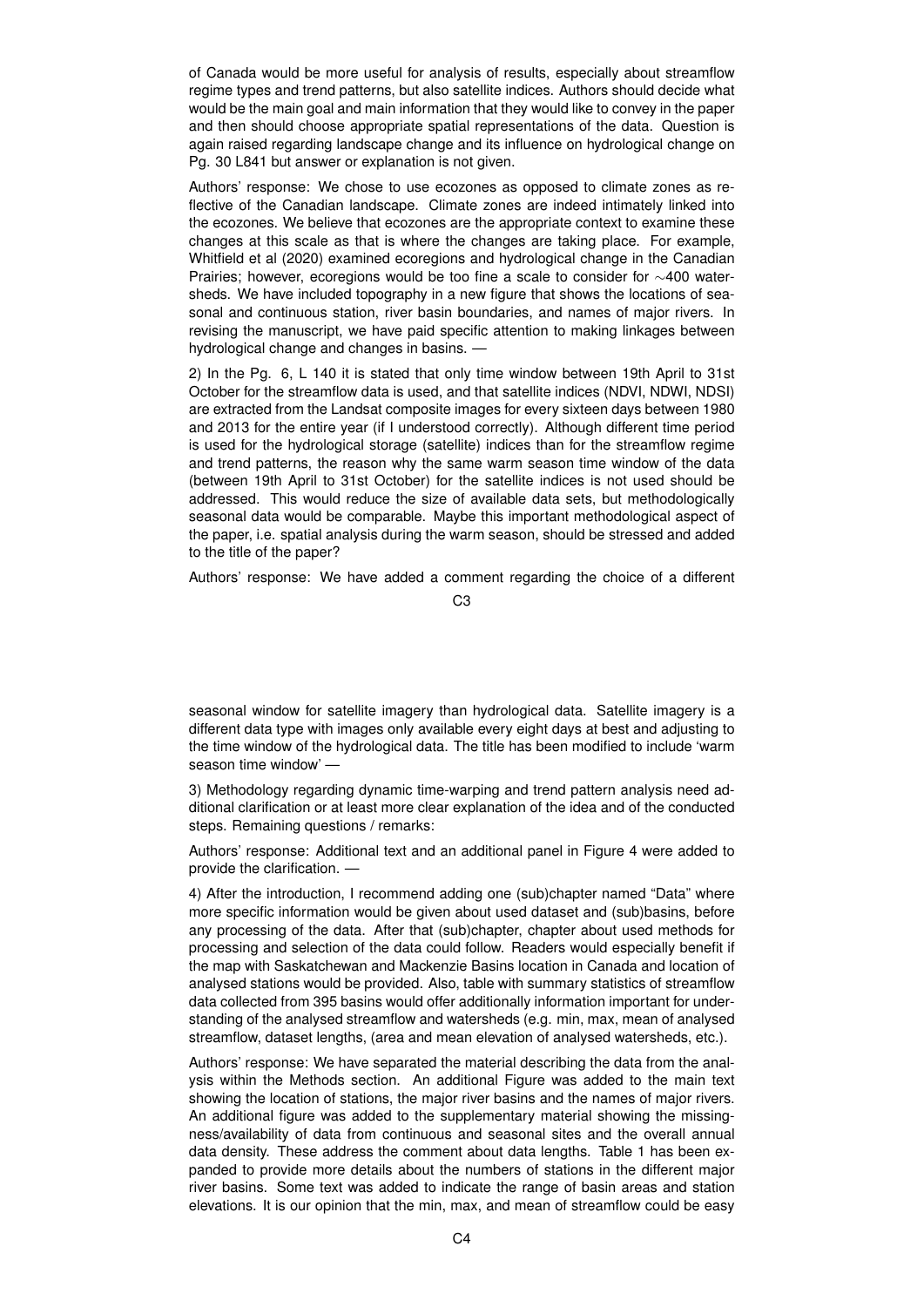to misinterpret and as we use z-scores the sites can be compared based upon those, since this provides a mean of zero and a range in standard deviations. A note to this effect has been inserted in the main text. —

5) In Pg6, L144 - it is not clear for the reader what does "periods 23 to 61 (of 73)" represent. Also, this periods need to be marked appropriately in related figures (Fig 1- 5,7,8, 11, S1-12, S14-20) and information about months or dates in the year (is it from 19th April to 31st October?) would be more useful. Especially since these are main figures for the understanding of the results presented in the paper.

Authors' response: All figures showing the five-day periods now have a secondary month axis included. Thank you for noticing that the lines showing periods differed between some simple plots and raster figures. These are now consistent. —

6) Overall, information and ideas presented in the paper are difficult to follow so I recommend restructuring the text and careful reviewing of naming used: e.g. main spatial areas of change introduced in the discussion are [i] North of 60â Ue; [ii] Boreal [iii] Prairies [iv] Mountains and in the conclusion are: [i] The Mackenzie Basin, [ii] The western Boreal Plains, [iii] the western Prairies, [iv] The Cordillera. Naming of the areas are different, and are also different from the three areas mentioned in the abstract: [i] north of 60âÜe, [ii] in the western Boreal Plains, [iii] across the Prairie. Also, these areas should be mentioned and explained earlier in the discussion, not just to start section with this naming.

Authors' response: We have addressed this by changing the text to use the same names throughout the manuscript. We now use North of 60°, The Boreal Plains, the Prairies, and the Mountains in the same sense throughout the manuscript. —

7) Abstract should be more concise, shortened and connected more with the main conclusions (one example just mentioned in the previous section). Questions opened in the abstract are very general (Pg. 5 L 103-108) and have not been answered in the discussion nor in the conclusion. Information about the data used in this study are

 $C<sub>5</sub>$ 

presented in different sections of the text and it is difficult to follow what was available (e.g. in chapter 2.1. Data streamflow data and satellite data is introduced and 3 pages later in 2.3 Landscape and hydrological storage trends satellite data is introduced).

Authors' response: The description of the satellite data was moved to the section on data. —

8) Pg. 6 L155-159 – it is not explained clearly enough why Figure 2 is important.

Authors' response: This is a useful suggestion and additional text has been incorporated to explain this. —

9) Pg. 7 L 175-176 "Only the data in the periods between the two vertical dashed lines in Figure 3 were used in the clustering". These lines are not marked consistently in the remaining Figures (both in text and supplemental S1-S12) and they are important for the understanding of the analysed period.

Authors' response: Corrected as suggested. —

10) Results presented in Tables 5-7 show that fraction of stations showing a trend at p  $<$  0.05 is decreasing with the number of stations increasing. This would be interesting to comment in the text.

Authors' response: A comment has been added to better explain this.  $\cdot$ 

11) Introduction of the analysis of the recession limb of streamflow regime hydrographs is made for the first time in the discussion (Pg. 22 L601). This makes no sense because it has not been mentioned earlier as one of the goals of this research. Although this analysis offers new interesting insights, it should be introduced and explained earlier in the introduction and in the methodology.

Authors' response: This has been addressed by introducing it in the methods. Thanks for pointing this out. But, the goals of the research did state "how are the hydrological types and processes distributed" and this material addresses that goal. —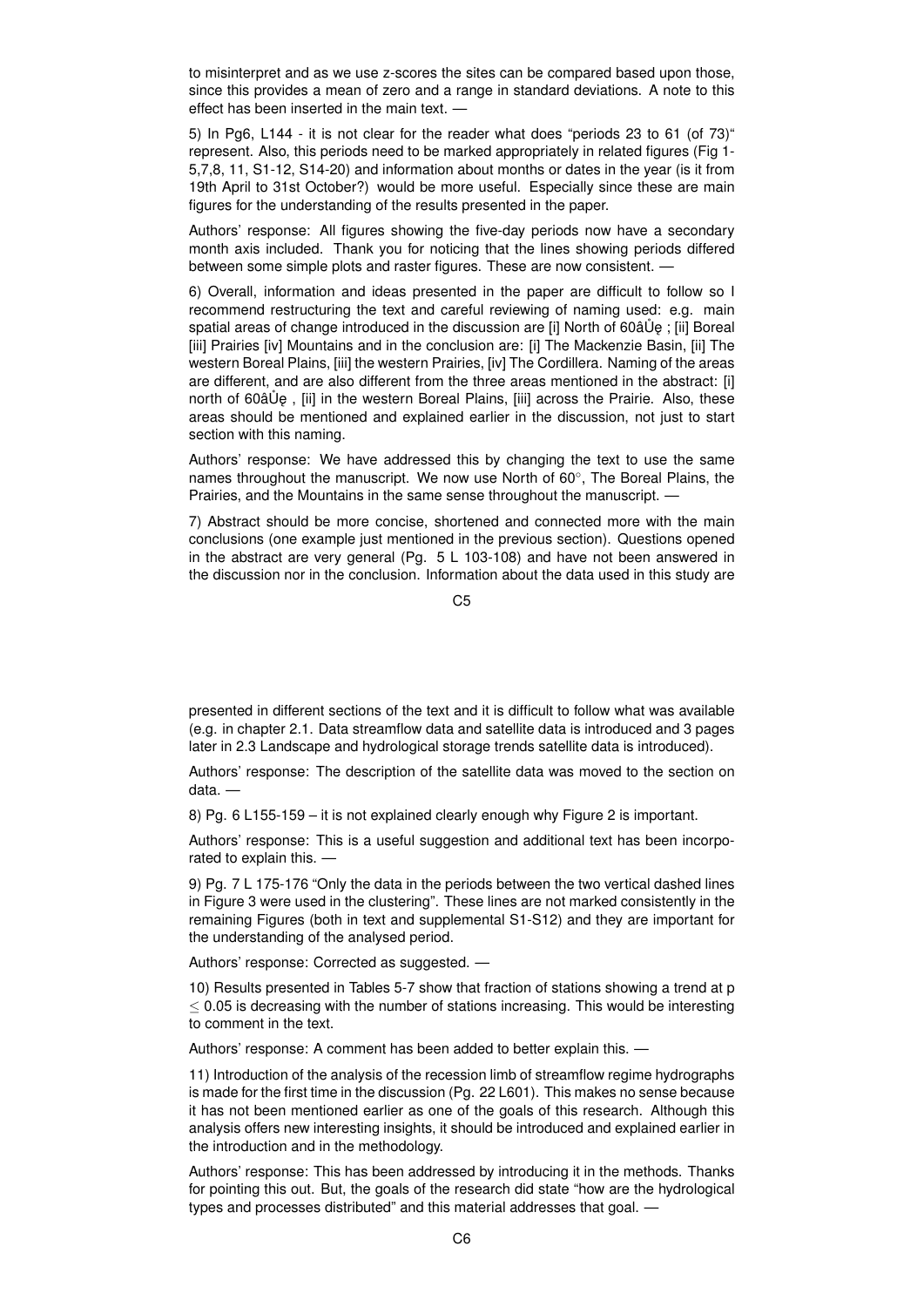12) It is not clear why would authors want to introduce questions regarding PDO and AO (Pg. 29 L829-836) and how is that connected and important with the results that they presented in their paper. What would be methodology used to incorporate these signals in their future work?

Authors' response: We felt that it was important to acknowledge that we did not consider the effects of PDO, ENSO, or AMO which others have identified to affect streamflow in the section of the discussion dealing with limitations. We have considered how to express this differently and incorporate it into the paper. [Another option was to simply remove any mention of them and be criticized for not covering them.] -

Technical corrections: Figure 4 – 6 trend patterns (clusters) should be marked on vertical axis?

Authors' response: Figure 4 shows an example of dynamic time warping where the y axis is labelled as discharge as z-score. We think the reviewer may mean Figure 8 to which we will add numbers to indicate the groups. -

Figure S2 - description of the figure should be cluster number 2, not 3?

Authors' response: This typographical error has been fixed. —

Figure S4 / S5 – it is not clear where does description of the Figure belong

Authors' response: A "new page" was inserted before Figure S5 so all four occur on the same page. —

Interactive comment on Hydrol. Earth Syst. Sci. Discuss., https://doi.org/10.5194/hess-2019- 671, 2020.

Authors comments:

Other changes made in revision

Tables:

C7

Table 1 was extensively revised to provide more detail about the distribution of stations between major watersheds.

Figures:

New Figure 1 was added to indicate locations of seasonal and continuous stations, the major river basin boundaries, the names of major rivers and the topography.

Figure 1 – a second axis showing months has been added.

Figure 2 – a second axis showing months has been added.

Figure 3 – a second axis showing months has been added.

Figure 4 - has been modified to include a figure showing the dtw alignment step.

Figure 7 – a second axis showing months has been added.

Figure  $8 - a$  second axis showing months has been added, the separation between clusters has been made clearer and the cluster (Trend Pattern) shown in italics.

Figure 11 – labels added to axes

Supplementary Figures:

Captions of all supplementary figures were edited for clarity and consistency.

A New Figure S1 was inserted. The four panels show the missingness and the annual density of available station data for continuous and seasonal stations.

Figures S1-S12 – a second axis showing months has been added to each panel.

Figure S14 - a second axis showing months has been added.

Figures S15 to S20– a second axis showing months has been added to the raster portion and the layout of the figure elements were changed.

Interactive comment on Hydrol. Earth Syst. Sci. Discuss., https://doi.org/10.5194/hess-2019-